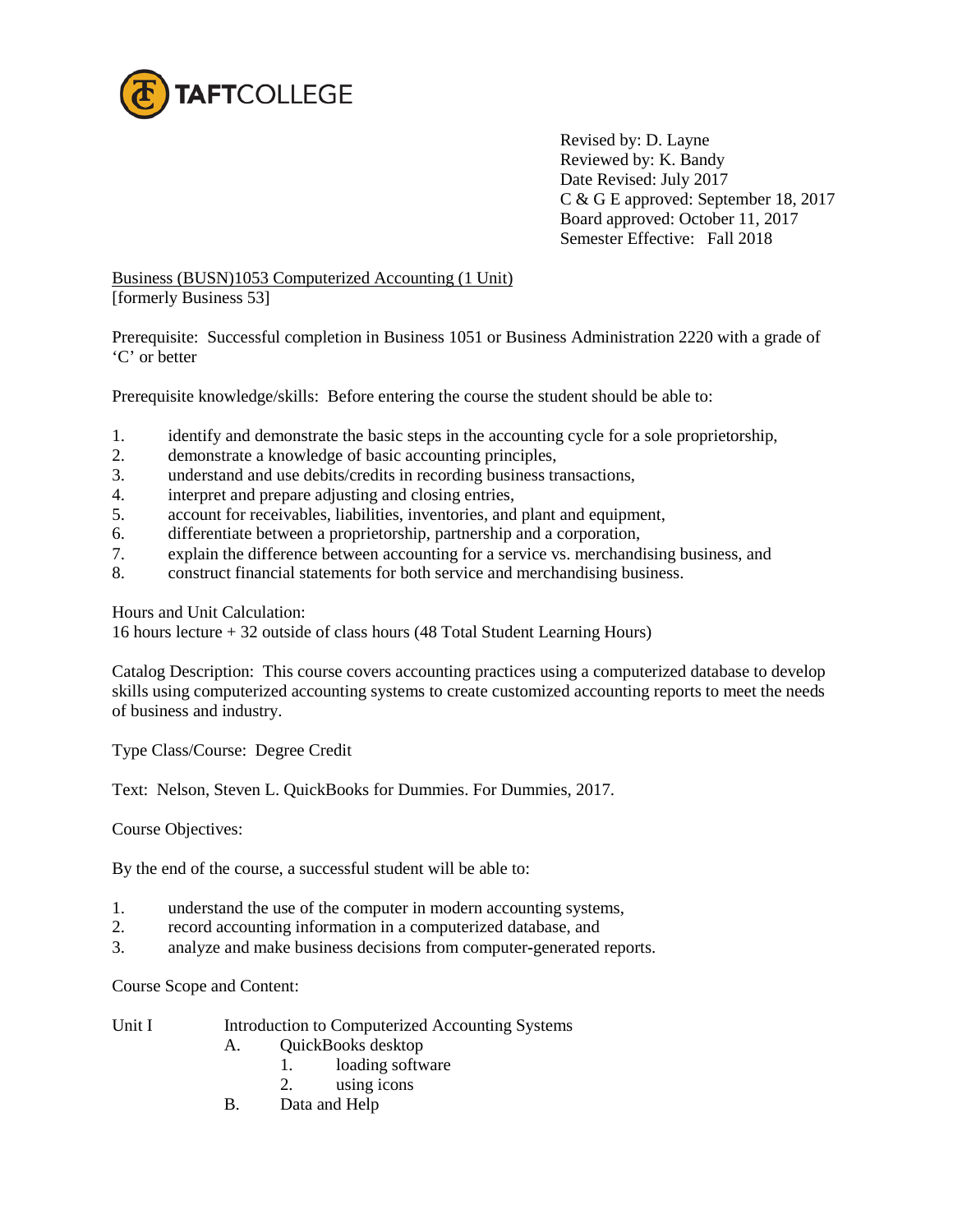

- 1. moving files
- 2. backup
- 3. restore
- 4. help

# Unit II Basics of Database Accounting

- A. Set-up
	- 1. how the Chart of Accounts drives the system
- B. Preferences
	- 1. controlling the software
- C. Search
	- 1. using search filters
- D. Printing
	- 1. working with reports menus

#### Unit III Accounting Basics Using the Database

- A. Journal Entries
	- 1. basic entries
	- 2. adjustments
	- 3. compound entries
- B. Reports
	- 1. trial balance
	- 2. financial statements,
	- 3. special journals
- C. Closing
	- 1. end-of-period activities
	- 2. bank reconciliations

## Unit IV Customer Activities Using the Database

- A. Introduction
	- 1. customer center and manual accounting
- B. Sales
	- 1. creating customers
	- 2. invoices
	- 3. credit memos
- C. Reports
	- 1. aging receivables
	- 2. statements
	- 3. job reports

## Unit V Vendor Activities Using the Database

- A. Introduction
	- 1. vendor center and manual accounting
- B. Purchases
	- 1. creating vendors
	- 2. purchase orders
	- 3. credit memos
- C. Reports
	- 1. accounts payable<br>2. voiding checks
	- voiding checks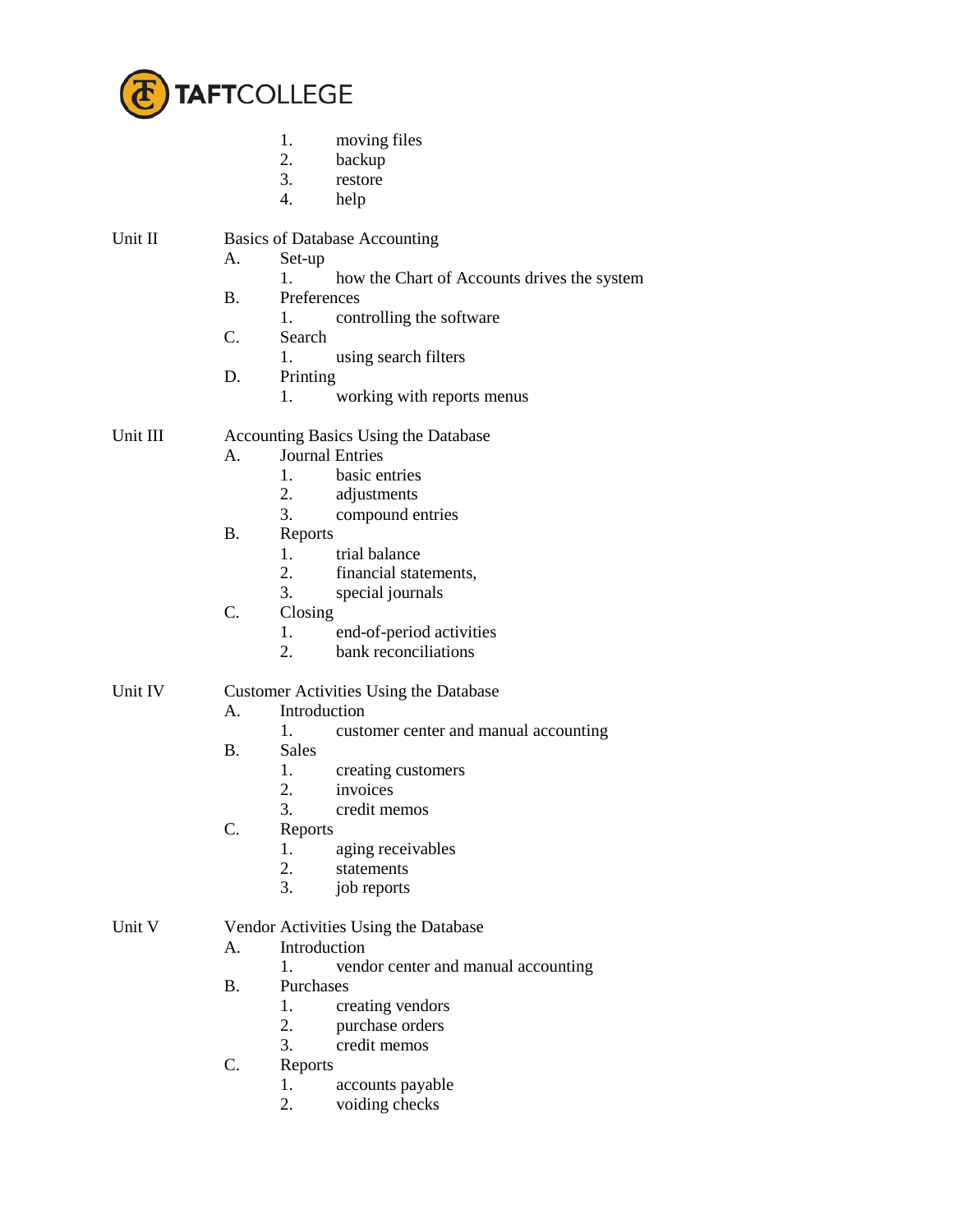

| Unit VI |  | Introduction to Computerized Payroll |  |
|---------|--|--------------------------------------|--|
|---------|--|--------------------------------------|--|

- A. Introduction
	- 1. setting up the payroll system
	- B. Routine Transactions
		- 1. maintaining the payroll
		- 2. creating paychecks
	- C. Reports
		- 1. end of period reporting
		- 2. tax reports
		- 3. reconciliations

- Unit VII Closing the Period Using the Database
	- A. Activities
		- 1. analyzing transactions
		- 2. adjusting entries
		- 3. reconciling journals to ledgers
		- B. Reports
			- 1. end-of-period reports<br>2. financial statements
			- financial statements
		- C. Closing
			- 1. stopping one period and starting another

Learning Activities Required Outside of Class:

The students in this class will spend a minimum of 2 hour per week outside of the regular class time doing the following:

- 1. Studying class notes
- 2. Answering questions
- 3. Required reading
- 4. Problem solving activities or exercises
- 5. Written work
- 6. Group projects

Methods of Instruction:

- 1. Lectures
- 2. Solving sample problems
- 3. Assigned problems from the text<br>4. Assigned selected problems which
- 4. Assigned selected problems which demonstrate computerized accounting
- 5. Multimedia presentations
- 6. Group explorations

#### Methods of Evaluation:

- 1. Writing assignments including:
	- a. written homework from chapters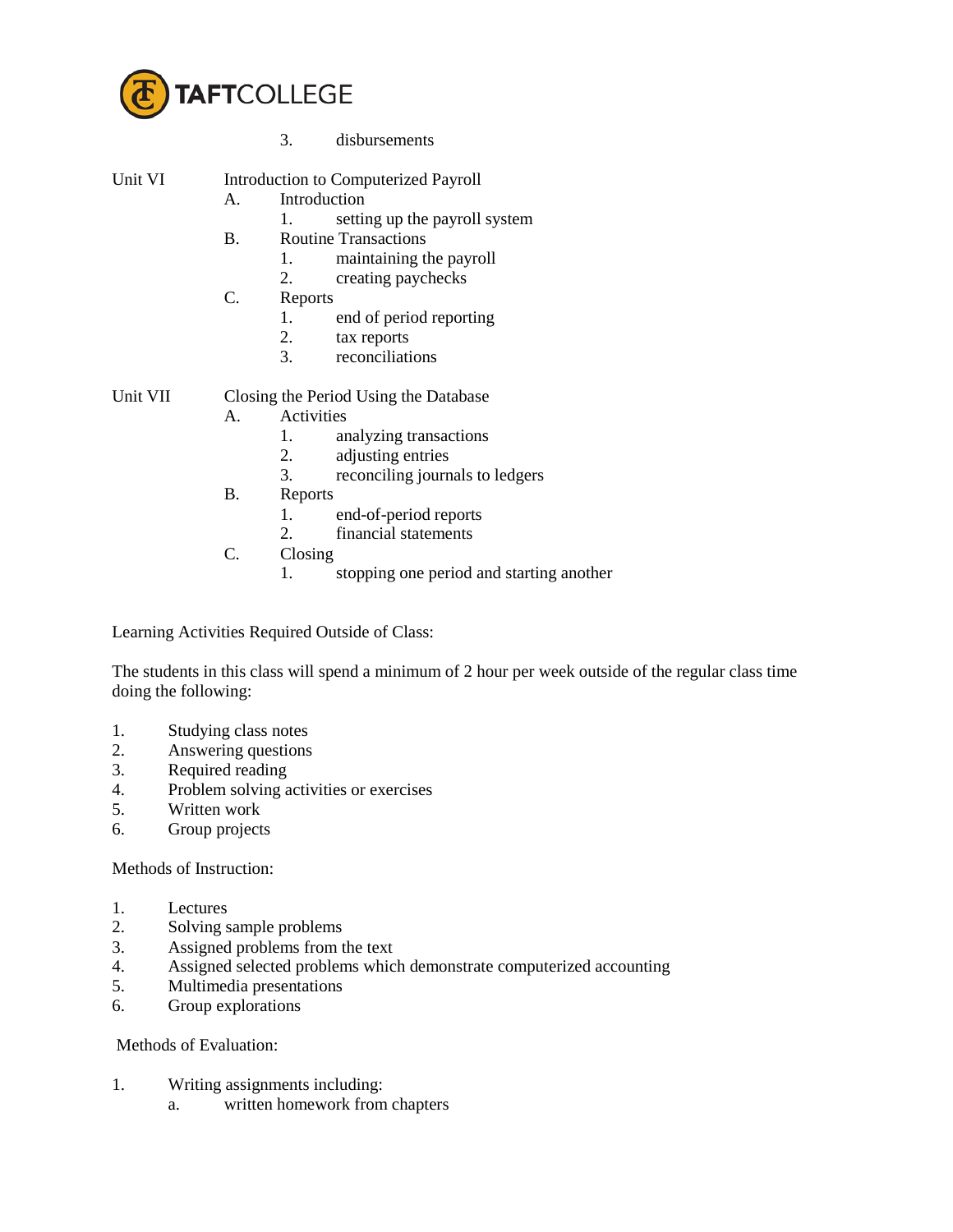

- b. group reports
- c. chapter critical analysis reflections
- d. case studies
- 2. Computational or non-computational problem-solving demonstrations, including:
	- a. exams
	- b. homework problems
	- c. laboratory reports
	- d. case study recommendations and solutions
- 3. Other subjective examinations using combinations of:
	- a. multiple choice questions
	- b. matching items
	- c. true/false questions
	- d. short answer questions
	- e. fill in the blank responses
- 4. Participation including:
	- a. role-playing and group activities
	- b. oral presentations and demonstrations
	- c. discussion responses
	- d. scenario reflections
- 5. Projects including:
	- a. multimedia presentations
	- b. business scenario responses
	- c. action plans
	- d. formal written reports
	- e. portfolios
	- f. building new case studies

Supplemental Data:

| TOP Code:                  | 050200: Accounting                |
|----------------------------|-----------------------------------|
| <b>SAM Priority Code:</b>  | C: Clearly Occupational           |
| <b>Distance Education:</b> | Online; Offline                   |
| Funding Agency:            | Y: Not Applicable(funds not used) |
| Program Status:            | 1: Program Applicable             |